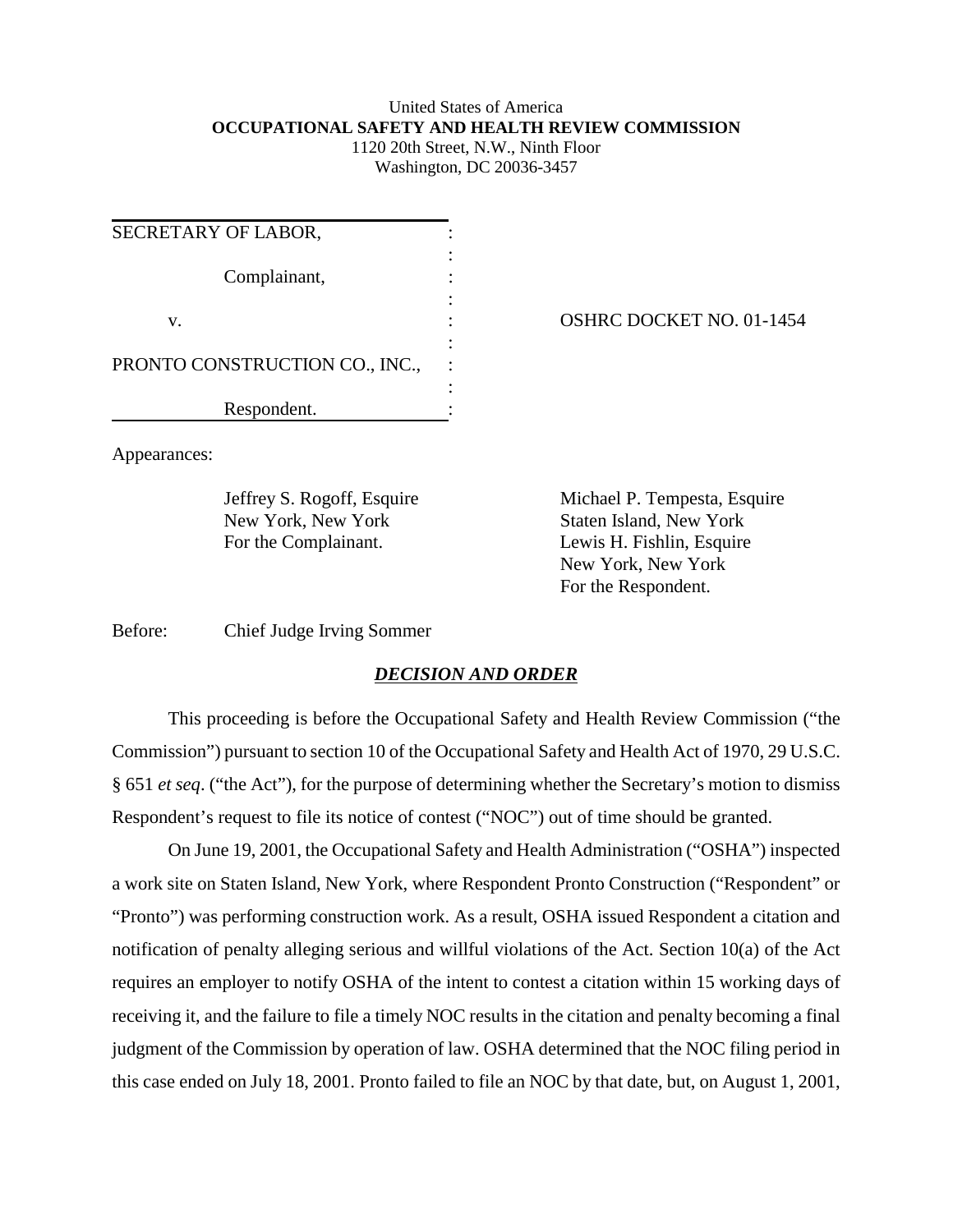it filed a letter with the Commission requesting, in essence, that it be permitted to file an NOC out of time. On August 21, 2001, the Secretary filed a motion to dismiss the request. A hearing was held on January 30, 2002, in New York, New York. Both parties have filed post-hearing briefs.

## *Factual Background*

The record shows that OSHA first inspected the subject site on April 26, 2001, and, as a consequence, issued to Pronto a citation and notification of penalty on May 8, 2001.<sup>1</sup> On May 29, 2001, Pronto's president, Mensur Dika, met with Richard Torre, the OSHA assistant area director ("AAD"), in an attempt to settle the citation, but Mr. Dika believed the penalty was too high and no settlement occurred. The AAD told Mr. Dika he would need to see his tax returns for the prior three years before he could further reduce the penalty, and Mr. Dika agreed to drop them off; before Mr. Dika left his office, the AAD told him that if he wished to contest the citation, he would need to do so by June 4, 2001. After receiving the returns, the AAD called Mr. Dika on June 1, 2001, to advise him that one year was missing; he also advised him, again, that if he wanted to contest the citation he should do so by June 4, after which they could continue to discuss settlement. On June 4, 2001, Mr. Dika sent OSHA his NOC letter, which contested only the penalty. (Tr. 7-12; 29; 64-65; C-1-2).

On June 19, 2001, the OSHA compliance officer ("CO") who had conducted the initial inspection called AAD Torre to tell him that, on his way to another site, he had gone by the subject site and observed safety hazards similar to those he had seen during his first inspection. The AAD directed the CO to inspect the site again, and two days later, on May 21, 2001, the AAD further directed the CO to contact Mr. Dika and ask him to come into his office to continue their settlement discussions. On the afternoon of May 21, 2001, Michael Tempesta called the AAD and identified himself as Mr. Dika's attorney. Mr. Tempesta asked why he wanted to see his client, and the AAD explained that they were still trying to settle the first citation. Mr. Tempesta also asked why his client had been inspected again, and the AAD explained why and the fact that a second citation would be issued.<sup>2</sup> Mr. Tempesta and the AAD set up a meeting for June 26, 2001. (Tr. 12-17; 37-39; 47-51).

<sup>&</sup>lt;sup>1</sup>The initial citation, which alleged serious and "other" violations, was sent to Respondent's business address by certified mail, return receipt requested. (Tr. 9-10; C-1).

<sup>&</sup>lt;sup>2</sup>Although the citation states on its face that it was issued on June 19, 2001, it had not yet (continued...)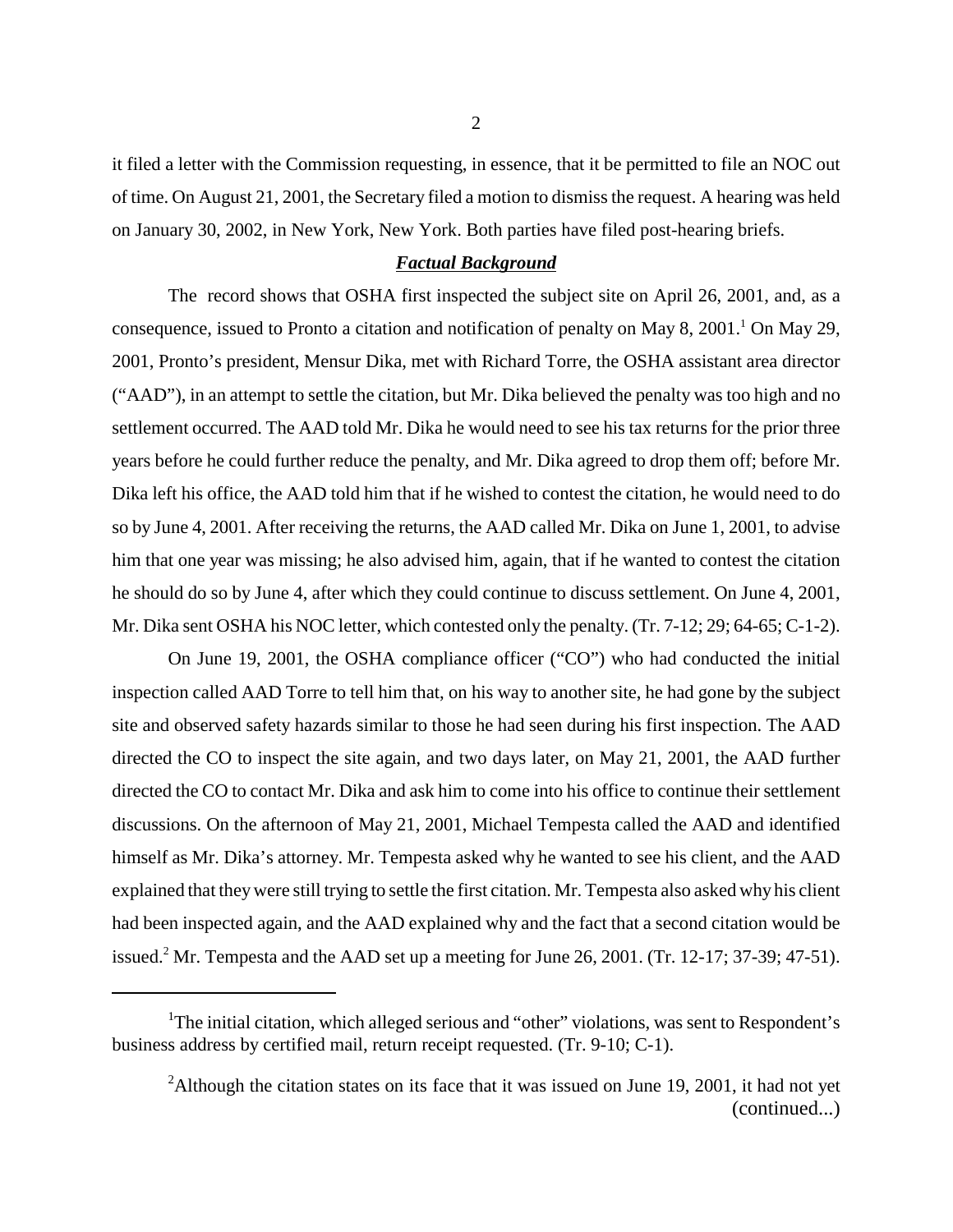The June 26 meeting was held in the OSHA area office. Mr. Tempesta and Mr. Dika were present, as were AAD Torre, the CO who had inspected the site, and Robert Kulick, the OSHA area director ("AD"). AD Kulick said there were two citations to discuss, and, when he asked if they wanted to combine them or settle them individually, Mr. Tempesta and Mr. Dika stated they wanted to combine them. AD Kulick then said he had the citation from the second inspection and handed an envelope to Mr. Tempesta, who opened it and began reviewing the citation with Mr. Dika. The AD told Mr. Tempesta and Mr. Dika that they had 15 working days to have an informal conference or settle the citation and that otherwise they would need to file a written NOC by June 17, 2001.<sup>3</sup> Mr. Tempesta and Mr. Dika informed the OSHA officials that the penalty was too high, and the meeting concluded with no settlement taking place.<sup>4</sup> However, before they left, AD Kulick again told Mr. Tempesta and Mr. Dika that they had 15 working days to contest the citation. He also said that they should get back to him with an offer. (Tr. 16-22; 28-30; 39-41; 49-53; 65-66; C-3).

AAD Torre was out of the office the first three weeks of July 2001, due to business meetings and a vacation. When he returned on July 23, 2001, the Pronto files were on his desk, and, having many matters to attend to and not being aware that the NOC filing period was over, he called Mr. Tempesta to continue to attempt a settlement. The AAD made an offer to Mr. Tempesta that day on the phone, and Mr. Tempesta said he would get back to him. On July 30, 2001, Mr. Tempesta called the AAD and rejected the offer but made a counteroffer. On July 31, 2001, AAD Torre realized the second citation had become a final order, and he called Mr. Tempesta to advise him of that fact. Mr. Tempesta became very irate, pointing out that they had been negotiating. The AAD apologized and explained that he had been away for three weeks and hadn't realized that the NOC filing deadline had ended; he noted, however, that Pronto had been told about the contest period and had not filed

 $2$ (...continued)

been delivered to Respondent when the AAD spoke to Mr. Tempesta on June 21. (Tr. 13-17; C-3).

<sup>&</sup>lt;sup>3</sup>AAD Torre testified that the actual filing deadline was July 18, 2001, and that AD Kulick had failed to take into account the July 4 holiday when he provided the July 17 date. (Tr. 21-22).

<sup>&</sup>lt;sup>4</sup>The first citation ultimately settled. (Tr. 43).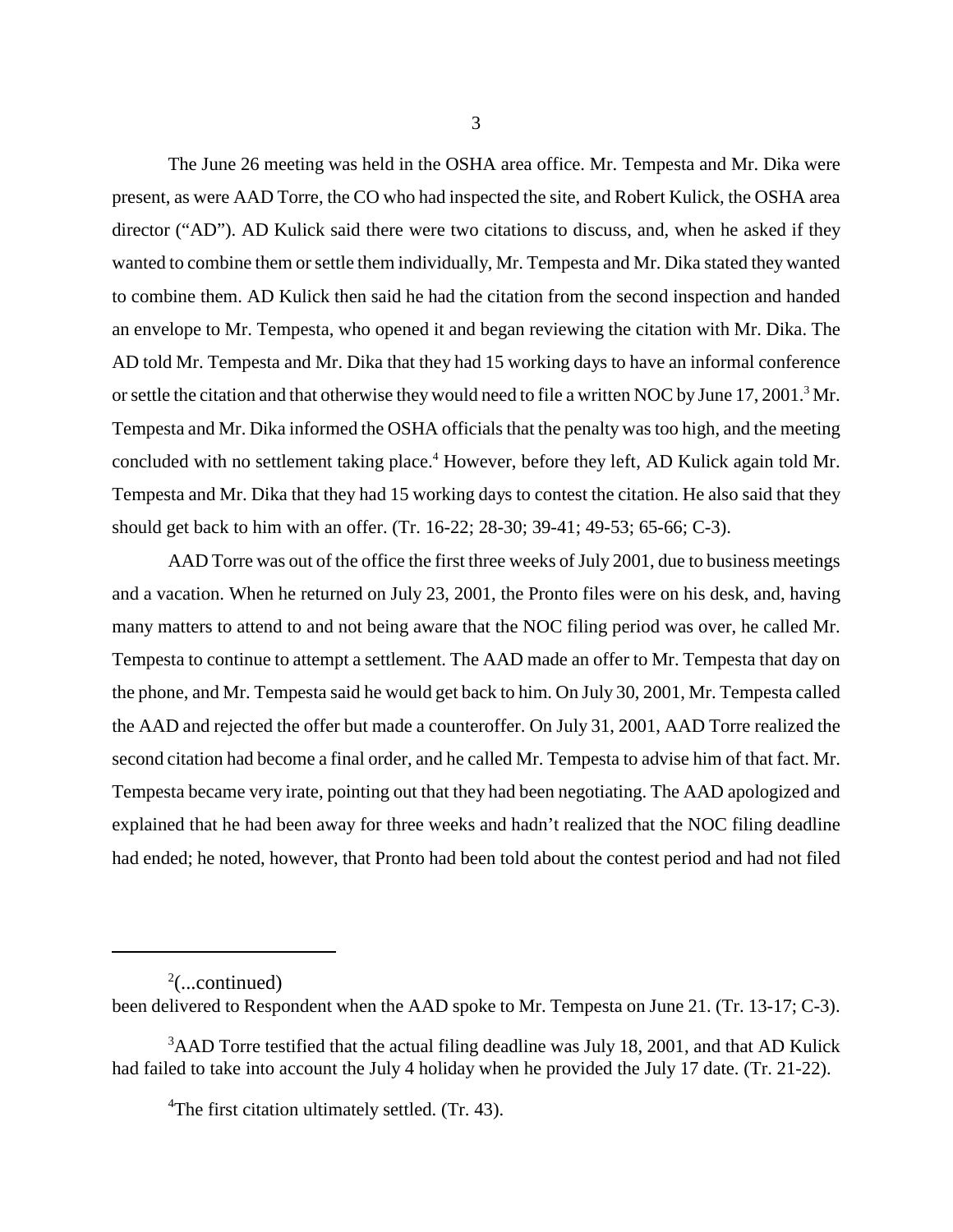an NOC by the required date. On August 1, 2001, Mr. Tempesta sent a letter to the Commission asking that Pronto be allowed to file its NOC. (Tr. 23-27; 30-33; 44; 54-58; C-5).

## *Discussion*

There is no dispute that Respondent Pronto failed to file a timely NOC with respect to the second citation. Commission precedent is well settled that an otherwise untimely NOC may be accepted where the delay in filing was caused by deception on the Secretary's part or her failure to follow proper procedures. An employer is also entitled to relief if it can show that the Commission's final order was entered as a result of "mistake, inadvertence, surprise, or excusable neglect" or "any other reason justifying relief," including mitigating circumstances such as absence, illness, or a disability that would prevent a party from protecting its interests. *See Branciforte Builders, Inc.*, 9 BNA OSHC 2113 (No.80-1920, 1981). *See also* Fed. R. Civ. P. 60(b). In support of its request that it be allowed to file an NOC out of time, Pronto contends that OSHA's serving the citation by hand at the June 26, 2001 meeting was improper, making the service invalid. Pronto also contends that misleading statements by OSHA officials vitiated the 15-day filing requirement.

As Respondent asserts, section  $10(a)$  of the Act states that the Secretary, when issuing a citation to an employer, "shall ... notify the employer by certified mail of the penalty." However, as the Secretary notes, the Commission has found personal service acceptable, stating as follows:

[I]f an employer receives actual notice of a citation, it is immaterial to the exercise of the Commission's jurisdiction that the manner in which the citation was sent was not technically perfect.

*General Dynamics Corp., Elec. Boat Div.*, 15 BNA OSHC 2122, 2126 (No. 87-1195, 1993), (quoting *P&Z Co.*, 7 BNA OSHC 1589, 1591 (No. 14822, 1979).

It is clear from the record that Pronto received actual notice of the citation. AAD Torre testified that at the meeting on June 26, 2001, AD Kulick handed an envelope containing the citation to Mr. Tempesta, who opened it and began reviewing the citation with Mr. Dika, his client. (Tr. 18). Mr. Tempesta also testified in this regard, and he agreed that he had received the citation and reviewed it with Mr. Dika at the meeting. (Tr. 40; 52-53). On the basis of the record and the foregoing Commission precedent, Pronto's first contention is rejected.

As to its second contention, Respondent asserts that AAD Torre misled Mr. Tempesta into believing that the continuing settlement negotiations extended the NOC period, that the AAD had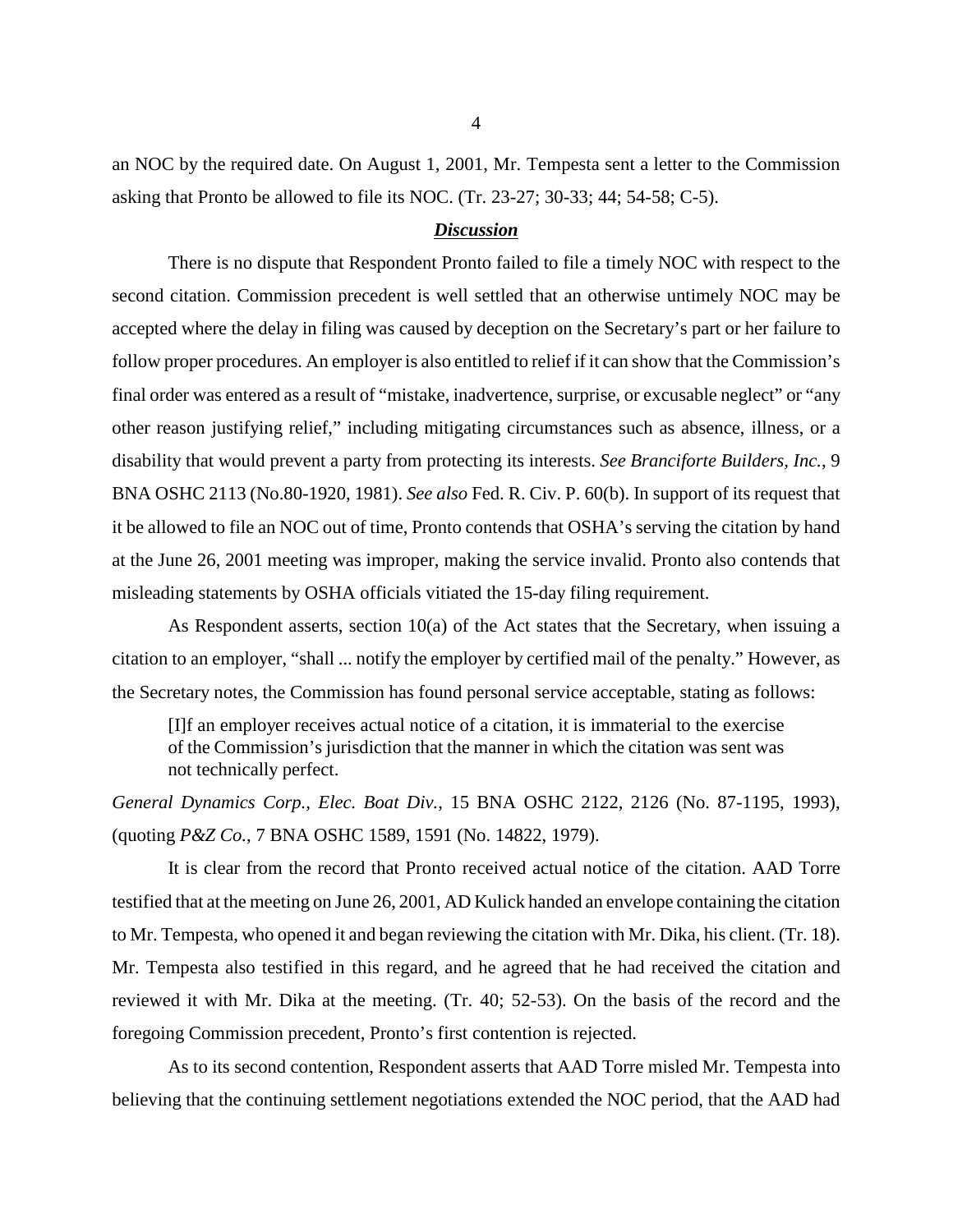a duty to advise Mr. Tempesta that the NOC period was going to expire, and that these circumstances vitiated the 15-day filing requirement. I disagree. While it is clear the AAD's phone conversations with Mr. Tempesta on July 23 and July 30 fostered the latter's belief that the NOC filing period was not yet over, it is equally clear that the AAD in no way intended to mislead or deceive Mr. Tempesta. However, that the AAD and Mr. Tempesta discussed settlement on July 23 and July 30 is simply not material. The NOC filing period ended on July 18, 2001, five days before the AAD's first call to Mr. Tempesta. Further, AD Kulick advised Mr. Tempesta and Mr. Dika of the filing deadline twice during the June 26 meeting, and there is no evidence of any other conversations between OSHA and Pronto before the deadline.<sup>5</sup> (Tr. 18; 21-22; 28-29). Mr. Tempesta first testified he had called the AAD sometime before July 23 and the AAD had not called him back, but he then conceded he had no record of such a call and was unsure if he had done so.<sup>6</sup> (Tr. 56-59). Regardless, the Commission has held that an OSHA official's failure to call an employer back, standing alone, does not justify a late-filed NOC. *See CalHar Constr.,Inc.*, 18 BNA OSHC 2151 (No. 98-367, 2000); *Craig Mech., Inc.*, 16 BNA OSHC 1763 (No. 92-372, 1994). Pronto's second contention is rejected.

The final issue to resolve is whether Respondent's failure to file a timely NOC was due to "excusable neglect." The Commission has held that a key factor in determining if the delay in filing was due to excusable neglect is "the reason for the delay, including whether it was within the reasonable control of the movant." *See CalHar Constr.,Inc.*, 18 BNA OSHC 2151 at 2153, and cases cited therein. The Commission has also held that the OSHA citation plainly states the requirement to file an NOC within the prescribed period and that an employer "must bear the burden of its own lack of diligence in failing to carefully read and act upon the information contained in the citations." *Roy Kay, Inc.*, 13 BNA OSHC 2021, 2022 (No. 88-1748, 1989); *Acrom Constr. Serv., Inc.*, 15 BNA OSHC 1123, 1126 (No. 88-2291, 1991). Finally, the Commission has held that ignorance of procedural rules does not constitute "excusable neglect" and that mere carelessness or negligence

<sup>&</sup>lt;sup>5</sup>Although the July 17, 2001 date that AD Kulick gave them was incorrect, this fact would be material only if the date provided had been later than the actual filing date.

<sup>&</sup>lt;sup>6</sup>The AAD said it was possible he had a message on his voice mail from Mr. Tempesta when he got back to the office, but he could not recall if this was actually the case. (Tr. 36-37)